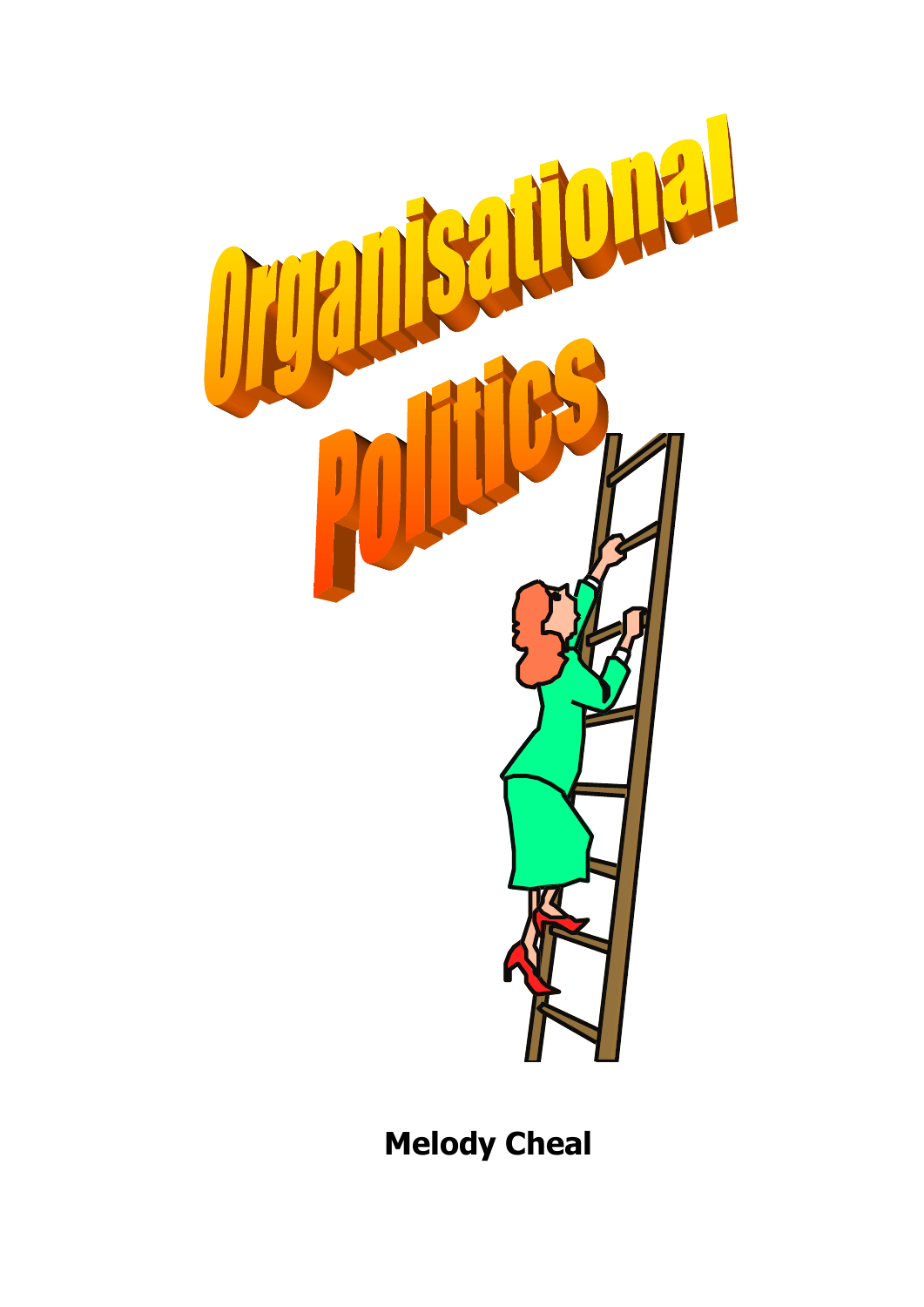# **Organisational Politics**

Getting on at work is just about doing a good job, being reliable and working hard, right? Or is there more to it than that?

If I told you that below are the three ingredients for getting on in organisations what percentage would you give to each category?

| Performance     |  |
|-----------------|--|
| Image           |  |
| <b>Exposure</b> |  |

In his book "Empowering Yourself", Harvey Colman describes how the "game" of organisational politics is played and what you need in order to progress. He calls this the "PIE", the formula for success.

- $\checkmark$  Perform exceptionally well (10%).
- $\checkmark$  Cultivate the proper Image (30-40%).
- $\checkmark$  Manage Exposure (50-60%).

In order to explore this model more fully it may make sense to look more at the more common behaviours seen in the work place.

One model worthy of exploring divides the population into two types, sustainers and achievers.



According to Dr. Adel Scheele, these two categories can be divided by the different behaviour traits that each displays. In a nutshell, Sustainers apply what is known as the "good student" model in that they have a tendency to work hard and hope that someone will reward their industriousness with promotion, bonuses or pay increases. The Sustainer waits for recognition and then may become resentful or cynical when their efforts go unnoticed.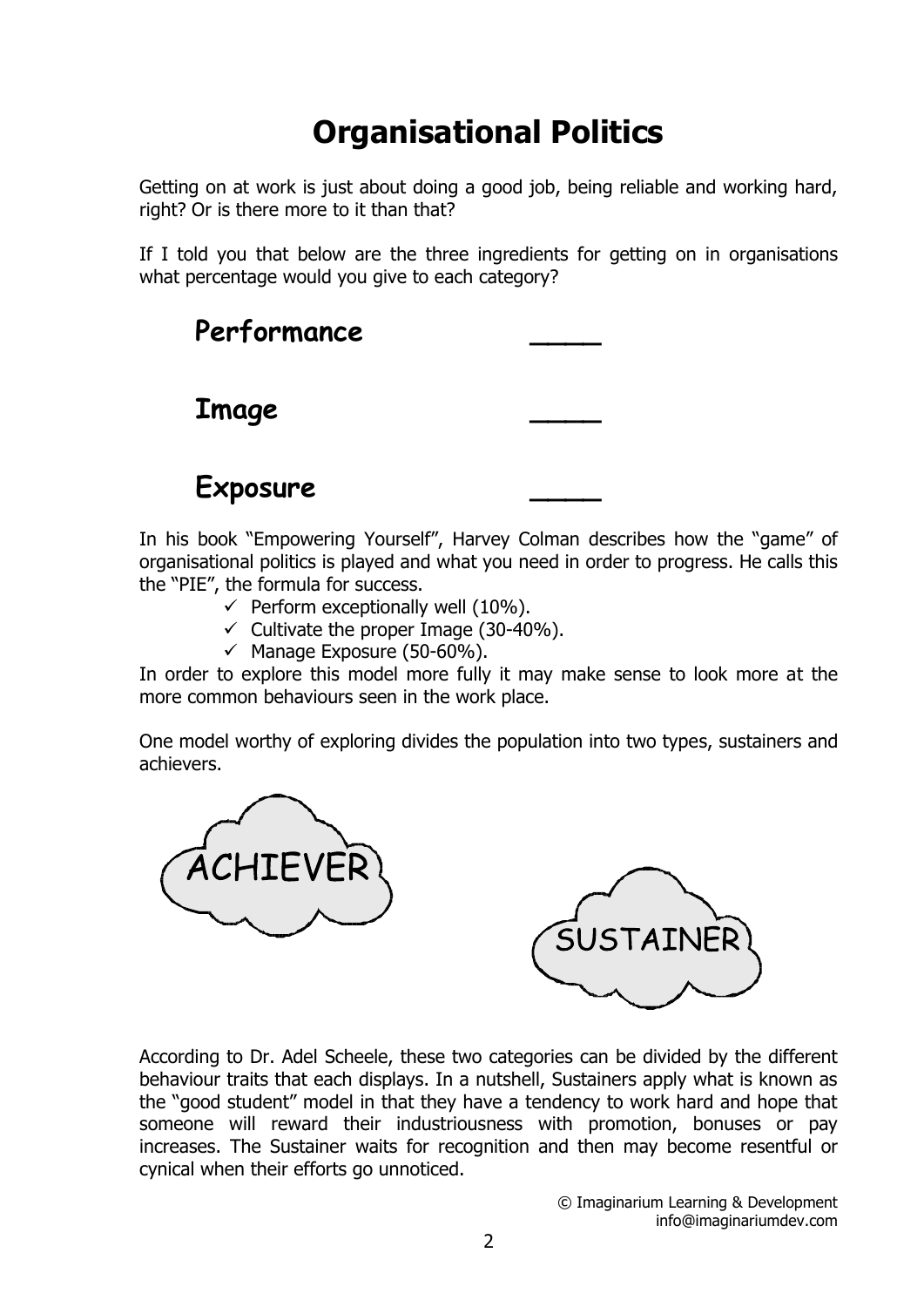In contrast, the Achiever is prepared to take action to get noticed. They will tell people of their achievements, display their skills and look for opportunities to demonstrate their worthiness for reward. Their behaviours are proactive and are about taking initiative.

In our culture, the Achiever's proactive stance may well feel uncomfortable to many and in particular social training for women in the past has actively discouraged this kind of "blowing your own trumpet". Despite this cultural bias Achiever behaviour can still be seen as more effective for those wishing to climb the corporate ladder than Sustainer behaviour.

Gender differences in Office Politics have been the subject of much research over the years, in particular the work of Arroba, James and Baddeley. They developed a model to explore what they called the darker side of organisation politics which described four categories; the Donkey, the Fox, the Sheep and the Owl. The four animals form the basis of a quadrant diagram with two key axis, integrity and political awareness.

The integrity axis runs from low integrity through to high integrity. A person/ animal with low integrity is likely to put their own agenda first above anything else in the work environment. On the other end of the scale, the person/ animal will have the best interests of the organisation in mind even when pursuing their own agenda.

The second scale starts with politically naive at one end and politically aware at the other. Political naivety in its extreme would mean a total lack of awareness of the undercurrents, dynamics and various agendas running around them. Someone who is very politically aware would know what was going on; they would be "in the know" and able to interpret subtle signals within the organisation structure that indicate change and power.

**The Clever Fox:** The Fox is high in political awareness but low on integrity. This means not only does this animal focus on their own agenda they are likely to be highly skilled in the arena of organisational politics. They are often charming, charismatic, good rapport builders with excellent networking skills. They will be good at managing both their image and their exposure. They will be good for an organisation all the time their aims are in line with that of the company.

**The Inept Donkey:** By contrast this animal would like to be a Fox but is not clever enough as they are both politically naive and low on integrity. There may well be a sense of the Donkey "putting their foot in it" possibly creating enemies instead of allies. This type of animal may actually cause the organisation harm and is often described as inept.

© Imaginarium Learning & Development **The Innocent Sheep:** It is the Sheep that keeps the organisation going and who make up the back bone of the work force. Their high levels of integrity make them hard workers, reliable and trustworthy. However their low political awareness often creates problems for them when they do not see change coming and are not

info@imaginariumdev.com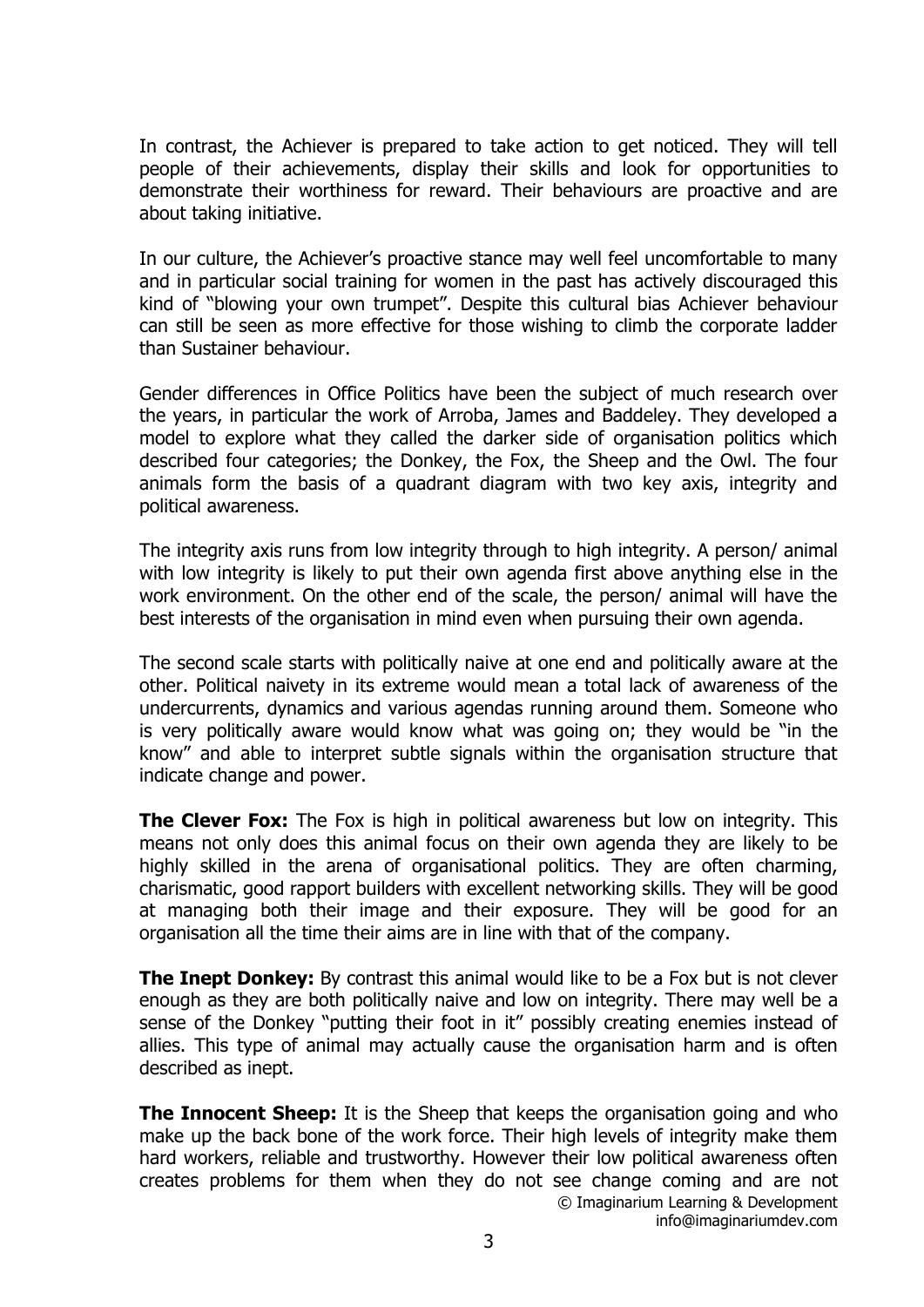prepared shifts in power. There is a danger that Sheep will be kicked by Donkeys and eaten by Foxes.

**The Wise Owl:** The Owl is politically aware and high integrity. This combination provides for a dynamic animal capable of managing their profile, image and exposure while at the same time inspiring trust in others. Owls prefer to develop win/win relationships; they are mindful of the organisations aims and objectives as well as their own and place a high value on a good reputation.



Owls and Foxes seldom work together for long, small companies tend to be one or the other. In larger companies there are likely to be clusters of Foxes and Owls in various departments or divisions. If a Fox tries to operate in Owl country they are likely to be exposed because Owls will challenge behaviour that lacks integrity. Owls

> © Imaginarium Learning & Development info@imaginariumdev.com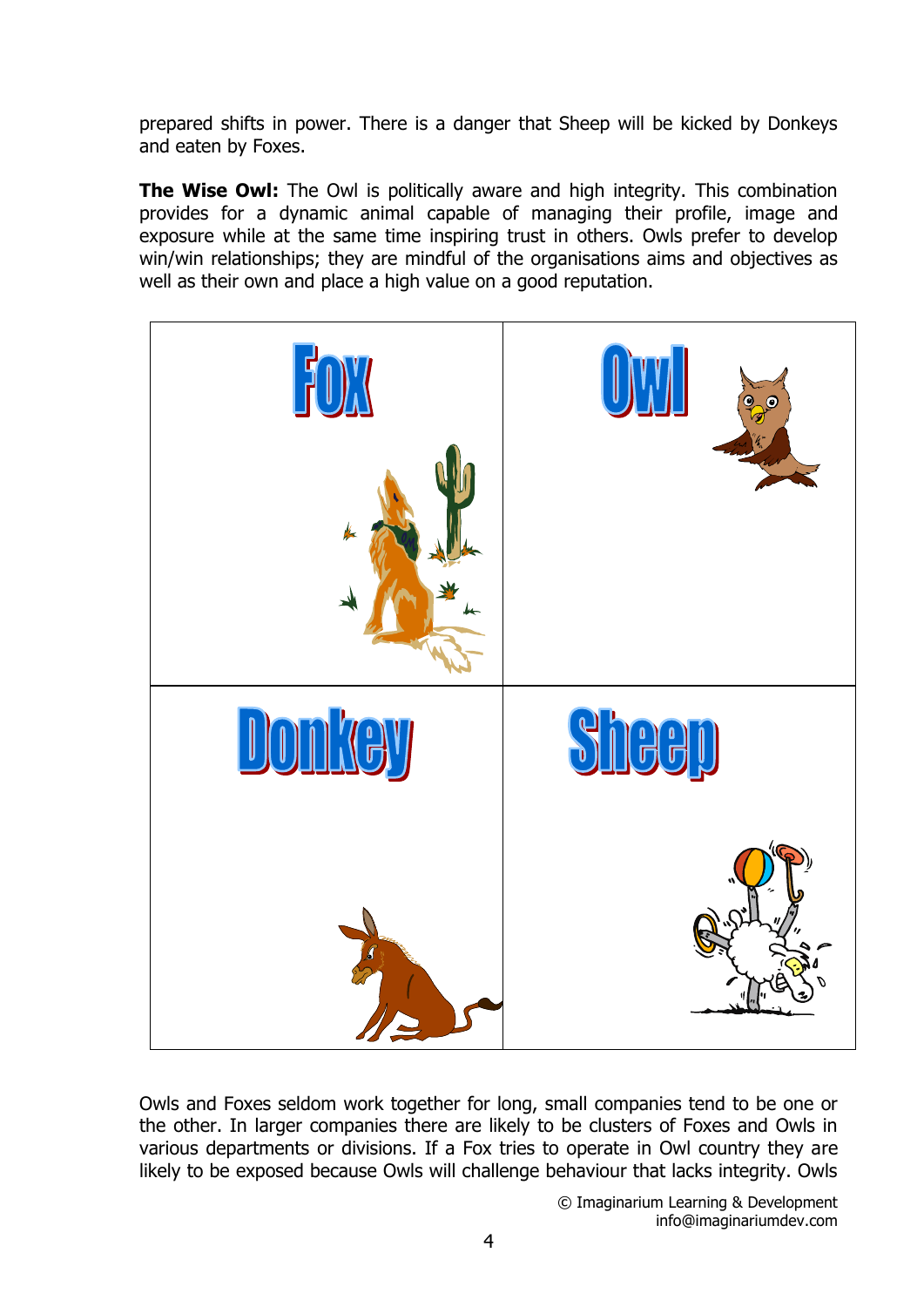who find themselves surrounded by Owls and Foxes seldom work together for long, small companies tend to be one or the other. In larger companies there are likely to be clusters of Foxes

and Owls in various departments or divisions. If a Fox tries to operate in Owl country they are likely to be exposed because Owls will challenge behaviour that lacks integrity. Owls who find themselves surrounded by Foxes will often leave if they are unable to facilitate change.

#### **Developing Your Skills**

All three of these models are useful as a way of first understanding organisational politics and then looking at how to improve your own career prospects. An action plan can be drawn up using the "PIE" formula and must start with a frank and honest appraisal of your current position.

#### **Performance**

- What are your current levels of skill, competency and talent?
- What is your career path?
- What do you need to develop?
- ❖ How are you going to develop?
- ❖ How will you measure success?

Use these questions to plan your development programme and consider what the next smallest step is that you can take in your career progression and then take it!

Do you have a mentor? Mentoring serves two purposes; firstly the right mentor will help you develop skills and competency so that you will be performing at the top of your game. Secondly mentoring may provide you with a way to raise your profile and thus your exposure. Choosing a mentor is critical in this process, you need someone who has an understanding of your business and industry and who is also able to guide you in your career progression. It is worth noting that a Fox mentor may be very motivational and could boost your career tremendously. This is because the Fox will benefit from your success by bathing in your reflected glory. If you choose a Fox for a mentor just make sure to protect yourself should your agenda move into competition with theirs. An Owl on the other hand will genuinely be happy to help you succeed (while still understanding how being a successful mentor is good for their career too).

## **Image**

This needs to be tackled on two levels. Firstly there is your **internal self image**, if you do not believe in yourself no one else will. This may mean working on self esteem, self confidence and assertiveness perhaps using something like NLP (Neuro Linguistic Programming). Information about NLP can be found in books, audio tapes, from your mentor or by attending a course in self development (e.g. NLP Practitioner training). You might also consider establishing a relationship with an Executive Coach to help you develop this and other skills.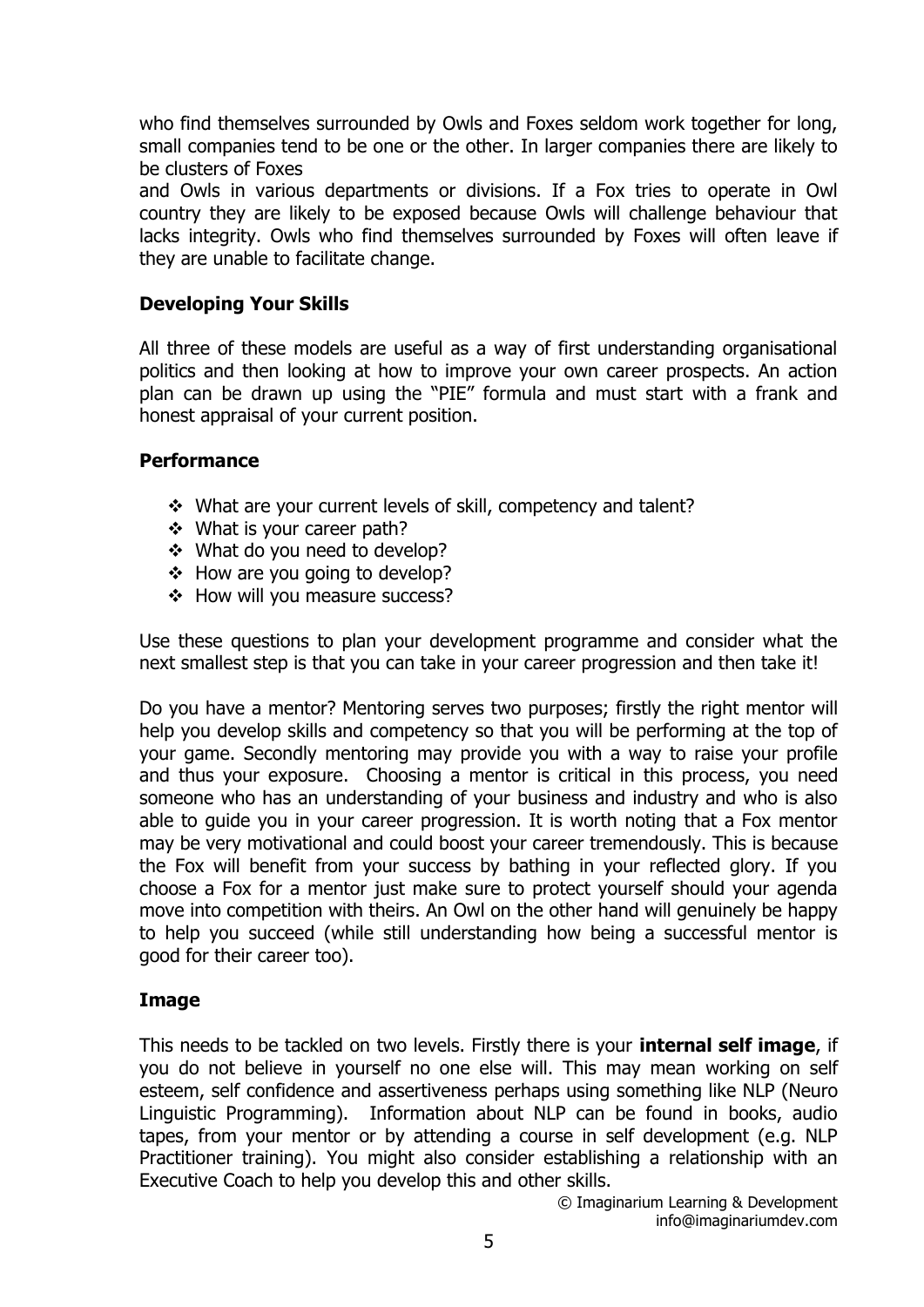The **external image** is very much about controlling and managing how others perceive you. This includes being aware of the impact of first impressions.

A Harvard university study suggests that we can all accurately assess the competence of another person to within about 80% in just 30 seconds! After about four minutes our opinion of that person is pretty much set forever. When we first see someone we register some basic information about them:

- $\Box$  Age
- **Q** Gender
- $\Box$  Race/skin colour
- $\Box$  Height/weight
- $\Box$  Other physical characteristics (e.g. beard, disability, hair colour).

These assumptions and decisions are all made within the first four minutes of meeting a person. There are a number of things you can do right away to manage how others see you:

#### **In the first 30 seconds:**

- $\Box$  Walk into the room directly without hesitating.
- $\Box$  Introduce yourself to others by offering your hand and saying your name.
- $\Box$  Maintain good eye contact with people when you speak to them.
- $\Box$  Smile when appropriate and remember to use the person's name.
- $\Box$  Keep your head up and your shoulders relaxed.
- $\Box$  Avoid fidgeting or putting your hands in your pockets.
- $\Box$  Speak clearly and be confident about speaking first.

## **In the first 4 minutes.**

- $\Box$  Make a point to be interested not interesting!
- $\Box$  Ask lots of open questions.
- $\Box$  Take the lead in introducing others you have just met.
- $\Box$  Maintain confident, open body language.
- $\Box$  Use active listening reflecting, summarising, clarifying etc.

Awareness of your body language and appearance after first impressions is just as important in terms of projecting confidence, competence and belonging. Notice the clothing uniforms that come with each level of authority within an organisation. One well worn piece of advice is to dress for the job you want rather than the job you have. This way you look like you belong to that level already!

Colman, although American, credits the "British Empire" with setting the agenda for how things are done and setting the "rules of the game" at the highest levels of corporate and social power. Whether you agree with this or not, or whether this is